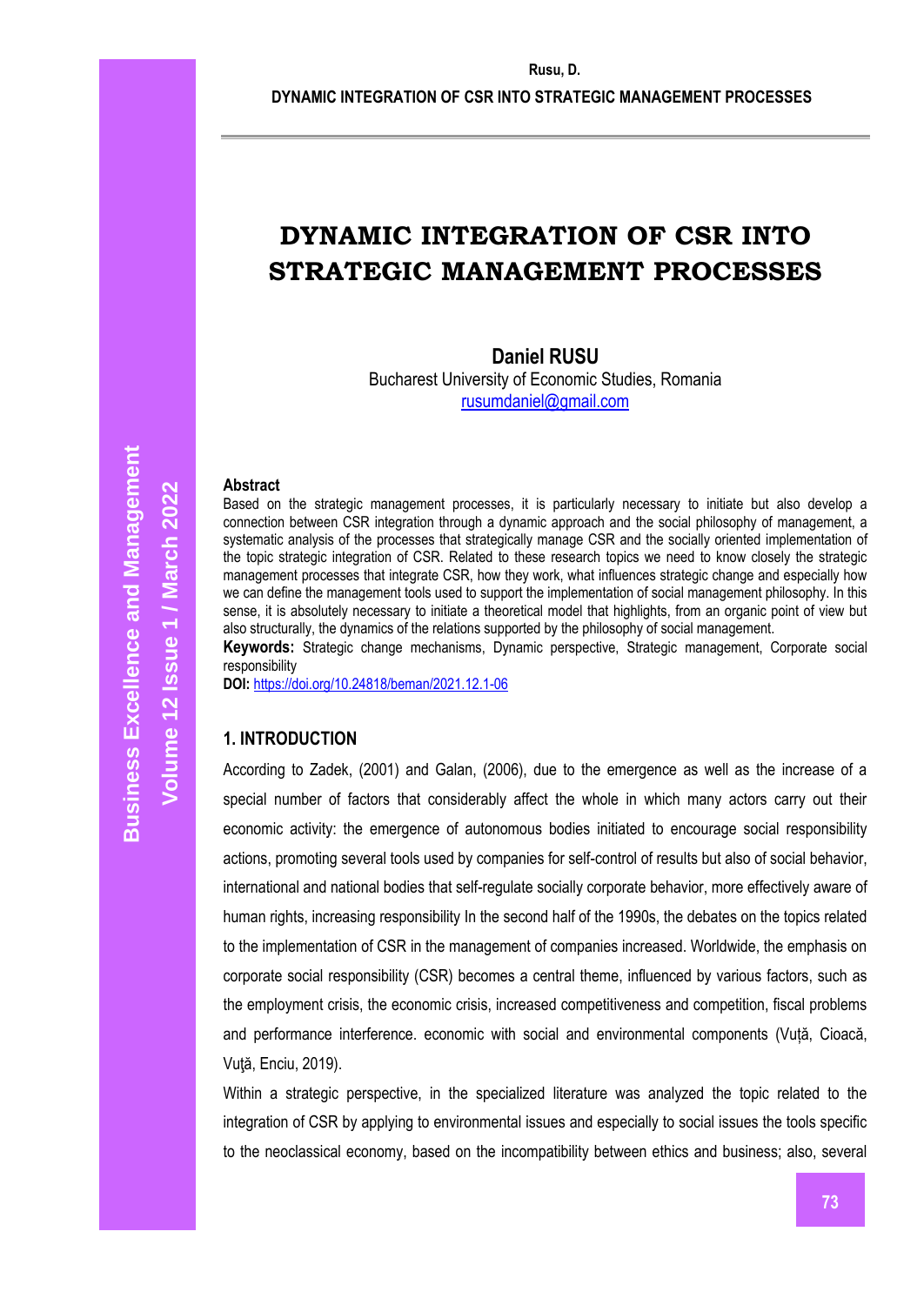authors have studied the topic of the thesis of separation by contrast and especially in a philosophical key (Werhane, 1994). In the literature, special attention in recent decades has been paid to the concept of corporate social responsibility (CSR), which has become the main battleground for building theory, criticism, analysis, debate and further research. Attributing all the reflections and theoretical assessments regarding the fundamental significance of the concept to the multiple aspects attached to it, very quickly CSR developed and spread both in practical and academic fields around the world (Grabara, Dura, Drigă, 2016). Two main shortcomings are highlighted by the analysis of the literature:

1. Even if CSR is considered, in order to maximize profit, an innovative means, the links between financial results and CSR are analyzed using an instrumental logic. CSR studied in a systematic manner, using a wisdom based on a socially oriented management, does not present a significant contribution, identifying the double function of companies (social but also economic) and not putting the profit itself on a higher level ordered from the point of view hierarchical.

2. Also, the relative manner of the dynamic approach regarding the incorporation of CSR is not directed towards the structured examination regarding the processes that define the researches regarding the strategic management. Corporate social responsibility consists in incorporating a certain set of social programs and practices within the company's policies and includes optimizing a strategy of involvement in the community but also a collaboration from which the company also benefits (Petrovici, 2013). Currently, corporate social responsibility (CSR) characterizes a useful means necessary to guide the thinking strategies of the organization, such as the quality problem of the early 1980s, the customercentered image in the 1990s or the Internet in the first decade of the 21st century (Ursacescu, Cioc, 2013).

There are two major objectives regarding the present research: firstly, to fill the gaps in the literature regarding the use of philosophy with a strong social orientation on the subject of strategic integration of CSR and secondly to initiate and develop, based on strategic management, a natural link between the dynamic integration of CSR and the rationale of social management. In particular, this research aims to highlight the dynamic relationships based on a philosophy of social management in an organic and especially structured, the initiation and development of a conception model, defining in the various processes of management strategic, CSR integration. In relation to these objectives, the following research questions were developed:

RQ1. What are the most important strategic management processes in which, following the philosophy of social management, CSR should be integrated?

RQ2. What is the impact of integration (strategic CSR) supported by the philosophy of social management regarding these processes?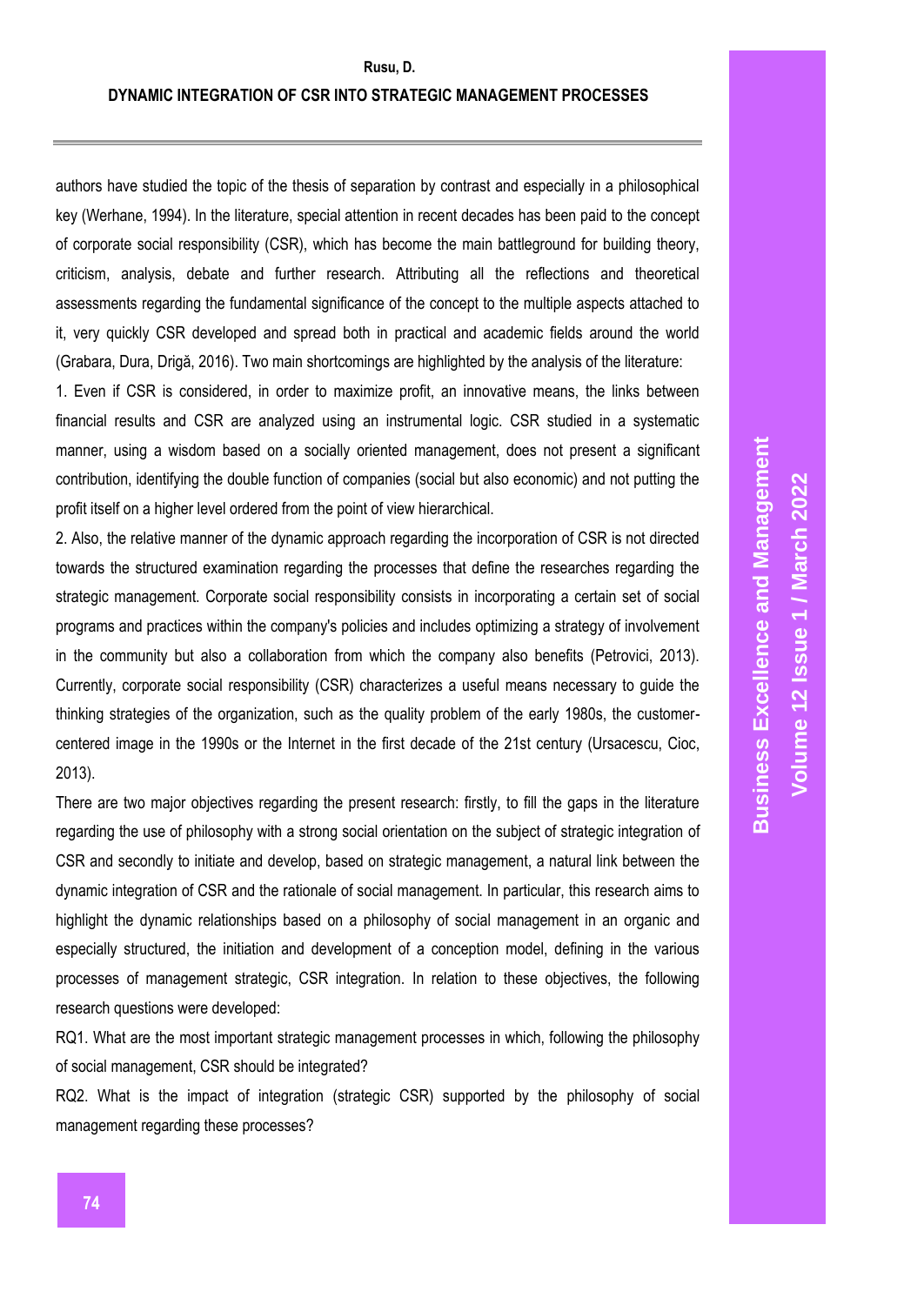RQ3. What is the way in which the strategic processes of CSR supported by the philosophy of social management influence the strategic change?

RQ4. What are those management tools, supported by the philosophy of social management, that support integration?

## **2. INTEGRATING STRATEGY AND CORPORATE SOCIAL RESPONSIBILITIES**

Research related to the incorporation of CSR into the business strategy of companies is quite limited, although in the mid-1990s, the management and economics literature addresses the contributions of social issues to the corporate strategy of a company. companies. In terms of strategy, flagship studies have always accumulated difficulties in managing the portfolio related to business, financial and economic aspects as well as in terms of competitiveness, while characterizing social factors as important but simple constraints, which must certainly be taken into account when adopting operational management as well as decisions. Today, most people who promote and live in a socially conscious and highly ethical business environment are a real necessity (Popescu, 2019). Corporate social responsibility is a very complex concept and its construction encompasses environmental, social and economic issues, voluntarily emphasizing operational effects. Due to the strength of the financial market, it is considered a strategic element in the real evolution of the economy, being recognized a critical correlation between corporate social responsibility and financial crises (Frecea, 2016).

## **2.1 Aspects of ethical issues related to the thesis of integration and separation**

In the literature on CSR, the absence of debate on strategy is generated by a fundamental hypothesis, in other words by the presence of a real incompatibility in terms of strategic and ethical approaches. In the conception of many scientists and philosophers, business ethics is an oxymoron and the discussion of applied ethics is a contradiction. The unique goal for the businessman, within the neoclassical vision, is to make a profit, while ethics overlaps with winning the market; singular managerial responsibility is represented by the increase of the shareholders' fortune. In this respect, Jensen (2010) states that it is not possible to maximize objectives that are related to different dimensions of the outcome and also that a type of behavior of a corporate nature requires a characteristic function for a single objective. Traditionally, a company's goal is to make the necessary profit to pay shareholders, but today, for longterm business to be sustainable, a corporate social responsibility (CSR) strategy is essential to meet the requirements of stakeholders, ensuring respect for ethical principles and at the same time provide a relevant response to organizational stakeholders (Hategan, Sirghi, Pitorac, Hategan, 2018).

Theoretical integration could be a theoretical unit (building and developing a certain theory that can unify, from a certain methodology and methodological perspective, ethics and business), a theoretical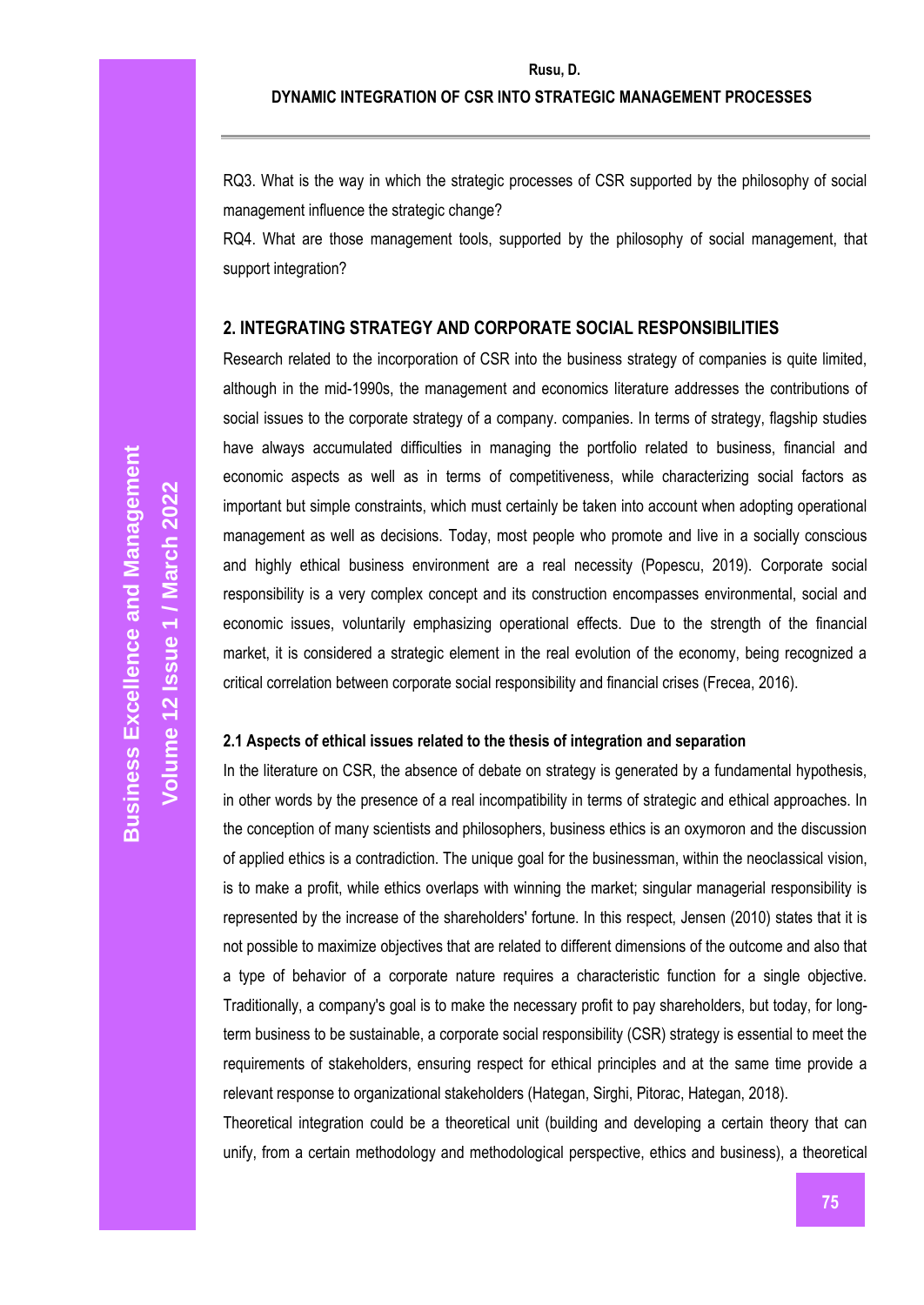reciprocity (elaboration of a general explanatory framework that incorporates concepts and principles of ethics and business) as well as an import of a conceptual nature (which involves the assimilation of concepts that are affiliated with a different science). Corporate social responsibility (CSR) highlights the reactions to social pressures, respectively the responses to the expectations and needs of stakeholders, social needs and environmental concerns that outline its dimensions (Gherghina, Vintilă, 2016).

### **2.2 Corporate social responsibility literature and strategic management**

Making a specific reference to the themes of strategy and CSR, most areas of corporate strategy research deal, in part and indirectly, with the theme of CSR: historical approaches (Chandler, 1962) highlight the social dimension of changes in the external environment; the Harvardian approach, the link between the business context and the socio-environmental one is characterized in specific terms by weaknesses, strengths, threats and opportunities; regarding business ideas the social values on which learning is supported by practice are highlighted; in the analytical manner, the strategy that is linked at the corporate level to the economic and social environment of the company is fully considered; the competitiveness framework (Porter, 1980) describes the environmental and social context with the help of the analysis of the existing relations with the stakeholders that compose the competitive type scenario; Hamel and Prahalad, (1994), describe the resource-based approach, exploring the important issues identified in existing relationships with entities that deliver core competencies; also, Peters and Waterman, (1982), observe, in the excellent framework of companies, the ability and skill to register success in different dimensions specific to the result. Social responsibility is an appreciated strategic option, which is of increasing interest to the business environment, given that it has become a real source of development and creation of competitive advantages so necessary to organizations (Androniceanu, 2019).

The strategic scope is analyzed in the fields of research specialized in CSR: the theory of stakeholders which recognizes, in an instrumental projection, the strategic motivations indispensable for the links between different and the various categories of stakeholders; corporate social performance**,** which refers primarily to research that examines the link between economic performance and social responsibility; the capacity for corporate social reaction, responsible for studying the ability of firms to manage and respond to pressures exerted by the environment. By the end of the 2000s, quite a few contributions were reported and exemplified in the field of strategic management that explicitly and directly analyzed the subject of CSR: Hart (1995) analyzed the relationships between competitive advantage and CSR in a projection based on resources; Husted and Allen (2000) defined the social strategy related to the allocation of resources needed to meet the competitive and social objectives of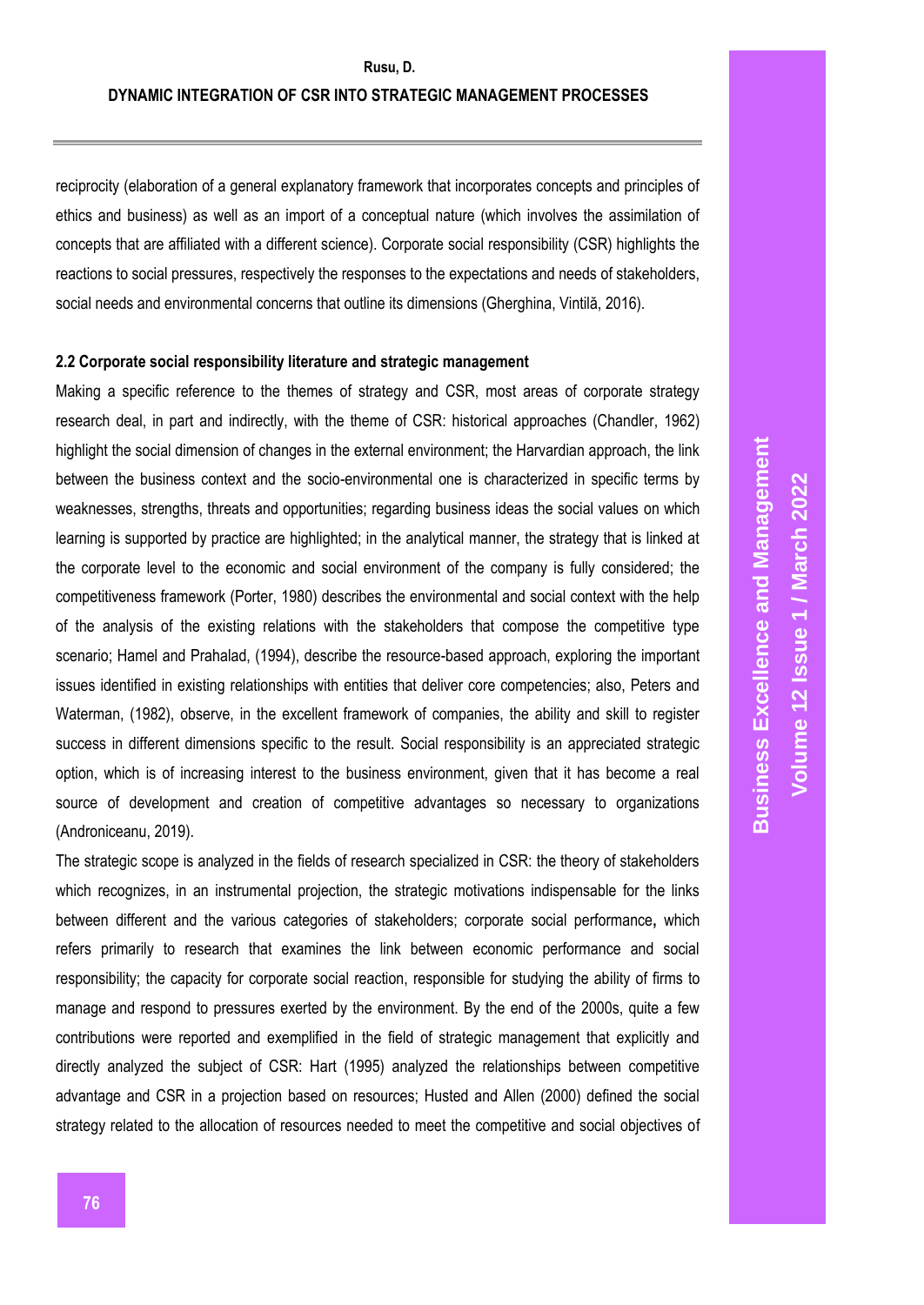the company; Meznar et al. (1990) argue that at the strategic level of the enterprise CSR is included in the strategic management; Drucker (1984) highlights the possibility that business itself allows the transformation of social responsibility into real business opportunities.

## **2.3 Strategic corporate social responsibility**

There are several research and strategic management studies that analyze the beneficial connection between financial and economic profitability and social success (strategic approach to CSR). The particular importance of the integration of society and strategy as well as CSR and competitive advantage is emphasized by Porter and Kramer (2006), who propose an analytical mechanism supported by the role of CSR in the competitive context and the social impact of the value chain. The concept based on strategic responsibility, correlated with the realization of philanthropic responsibilities that are direct beneficiaries of financial performance is introduced by Lantos (2001). Within the same perspective, the central idea for strategic CSR is represented by the correlation of strategies and business objective with philanthropic contributions. Examining the impact of three main strategic variables of CSR (voluntarism, adequacy and visibility) in terms of creating intrinsic value within firms was conducted by Husted and Allen (2007).

The effort made within the strategic management in order to identify the stages as well as the way in which CSR is integrated in the strategic management has acquired a special importance. Four strategically different options were identified by Galbreath (2006): the citizen strategy, established within the objectives of accountability, sustainability and transparency and with which a company can achieve both the growth of intangible assets and tangible assets; the mutual strategy, through which companies could establish mutually beneficial partnerships with stakeholders through which in the medium and long term the company could achieve an optimization of financial performance; altruistic strategy, through which a company, in different periods, can contribute to actions of a philanthropic nature, actions that do not bring financially and immediately any measurable and identifiable benefit for the corporation; and the shareholders' strategy is focused on financial objectives that are responsible in the short term for maximizing profits. Five distinct evolutionary stages were identified by Mirvis and Googins (2006) in the process of integrating corporate strategy and social responsibility based on seven variables: transparency, stakeholder relations, problem management, structure, leadership support, purpose and definition.

## **3. DYNAMIC PROJECTION OF STRATEGIC MANAGEMENT**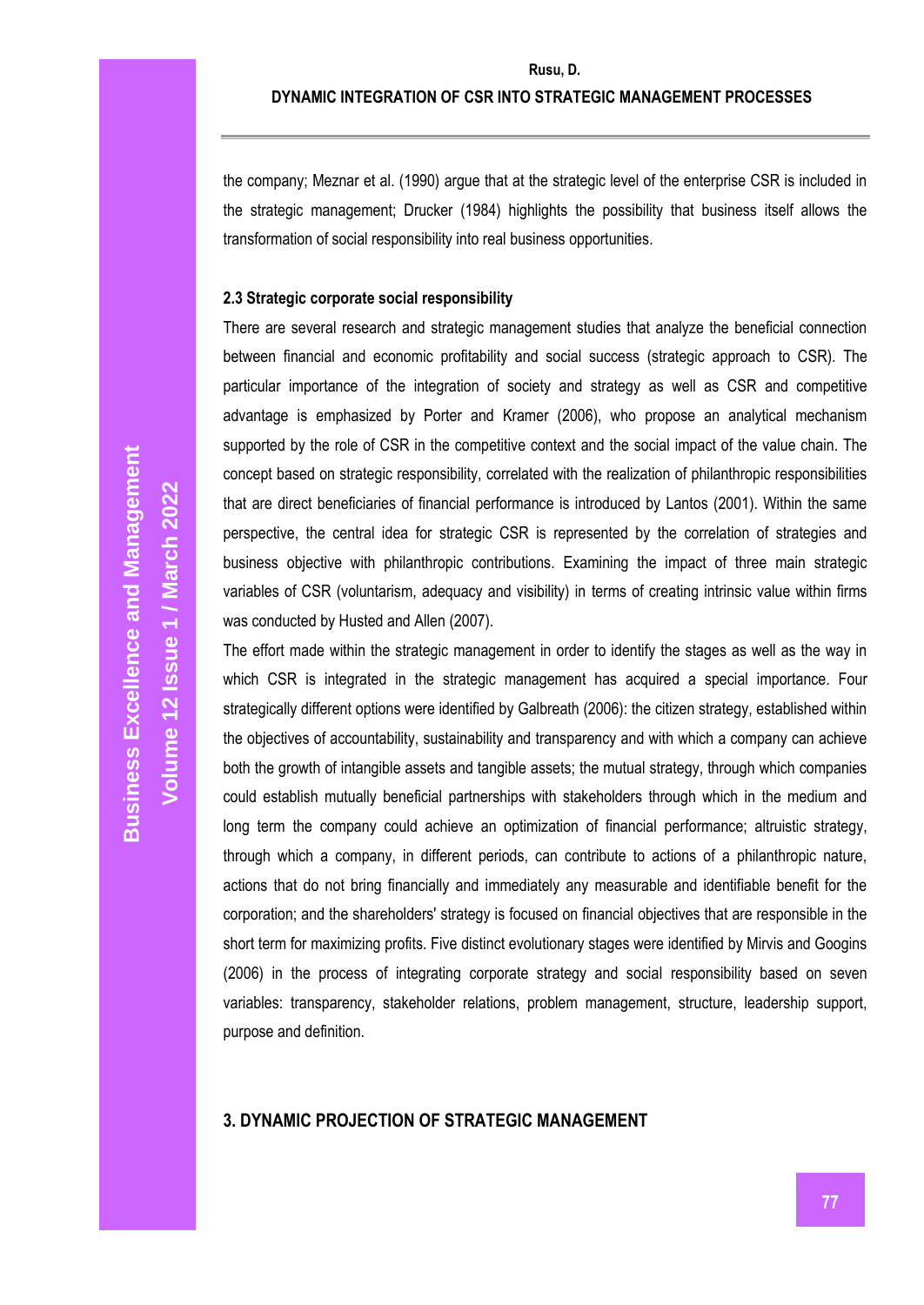Strategic analysis can have different connotations, depending on the type of approach: if a dynamic approach is adopted, focused exclusively on contextual conditions (organizational and strategic) as well as on the processes of change of the strategic approaches in which the respective processes take place but also on the formation of the strategy or a static approach is adopted, mainly focused on the content. The static approach helps to understand the causes but also the resources through which some companies achieve competitive and economic-financial performance clearly superior to other companies. The dynamic approach proves to be complementary to static approaches by offering explanations on the causes of success (the path followed by the company through which it manages to obtain a certain position in the competitive system) and at the same time allows us to understand how the company can be kept or brought back on the path to success. The dynamic approach to management is based, as a central point, on the logic of processes.

For a long time, strategic management studies on the dynamic approach have focused exclusively on strategy formation processes. Numerous contributions have been divided by Mintzberg (1990) into two schools of thought: descriptive and prescriptive. Descriptive schools describe the implementation of company processes while prescriptive schools characterize and define the normative nature of assessments related to strategic management processes.

## **3.1 Prescriptive school**

The design school has a special relevance in prescriptive schools. Strategy formation is an analyticalrational process and is supervised by senior management, according to this school of thought. It defines a process of a sequential nature and the implementation of the strategy follows exactly the form of its drafting. The formulation of the strategy represents the process of cognitive nature of decision-making and which aims at the elaboration of economic alternatives that are subject to the subsequent stages of selection and evaluation. The process is based on the external analysis of the environmental context (absolutely necessary in order to identify the main opportunities it could take advantage of but also the threats that the company could face) and on the internal analysis of the company (its weaknesses and strengths). At the same time as the design school, the planning school was developed.

## **3.2 Descriptive school**

The attention of descriptive schools is focused on describing specific strategic management processes (political, cultural, business, cognitive, etc.) rather than managerial needs. Entrepreneurial school, being an intrinsic part of descriptive schools, is focused on the main figure and amplifies an entrepreneurial vision based on judgment, intuition and own experience. The strategic management process is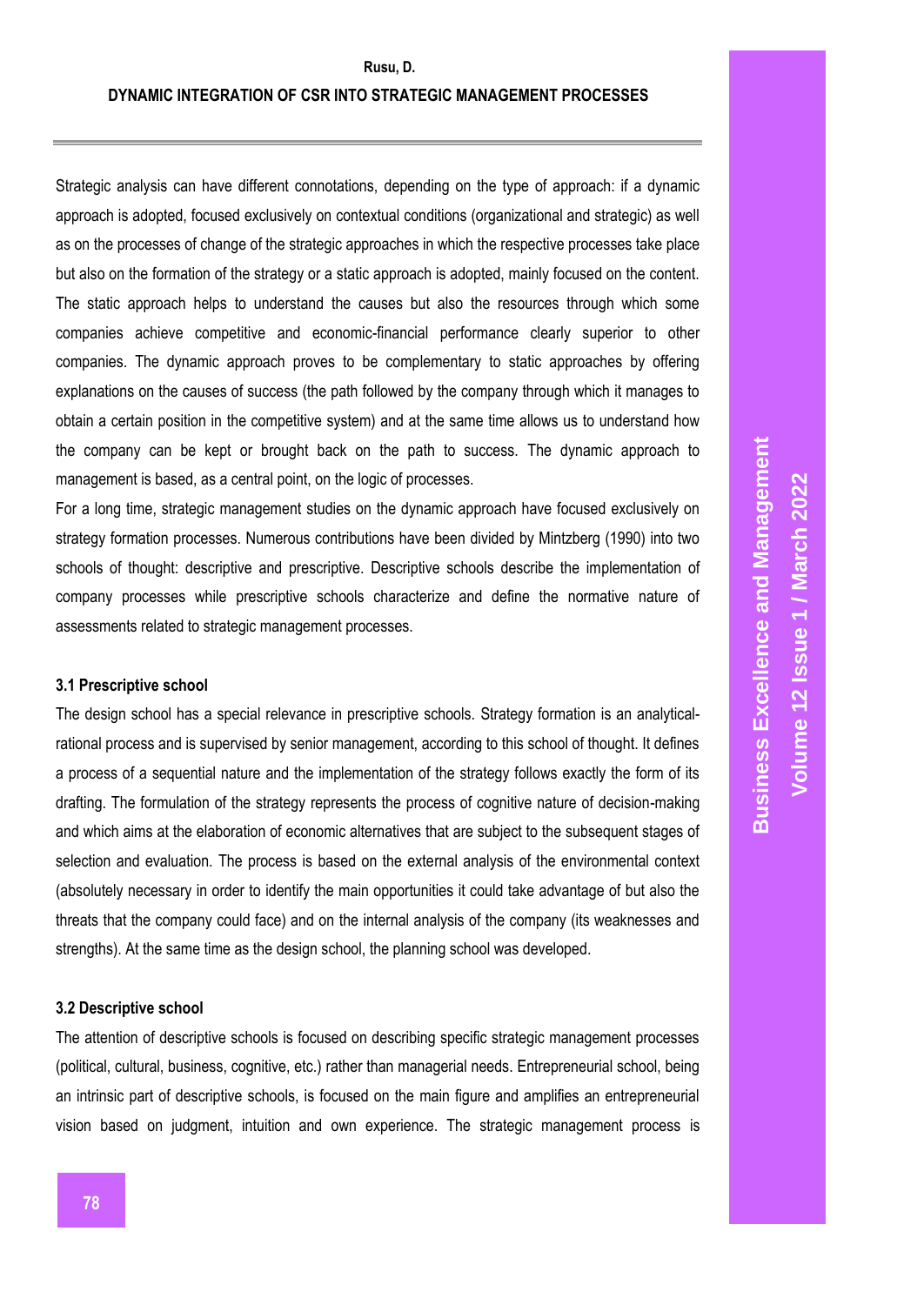essentially the learning process for top management governed by a strategic vision. Specifically, it represents the task of learning through actions that guide senior management to the continuous reorientation of their own strategy each time in a direct relationship with the actions undertaken and implemented. Within this model, the delimitation made between action and thinking but also between implementation and formulation is really overcome. Also, in a similar perspective, the cognitive school completes that the origin of the intentions of the strategic nature of senior management was in mental models formed from experiences.

## **3.3 Evolutionary school**

This school is focused on dynamic processes specific to change: cause and effect relationships can be defined as a component of the strategic management process consisting of several layers. Top management establishes at the corporate level a structural framework through which variations evolve that are generated internally. Through changing organizational and structural conditions, top managers directly influence the development of specific types of managerial behaviors. Management behaviors could be induced, insofar as they are in line with the perspective of senior management or may be autonomous when they deviate from this concordance. Three fundamental aspects of evolutionary approaches are explained by Barnett and Burgelman (1996): the links between strategic change and the processes of choosing strategic variations, changing strategies pursued by organizations and recognizing dynamic examples capable of predicting patterns of change.

# **4. DYNAMIC PROJECTION OF STRATEGIC CORPORATE SOCIAL RESPONSIBILITIES BASED ON THE PHILOSOPHY OF SOCIAL MANAGEMENT**

The foundation of dynamic analysis models is represented by the size of the process. The implementation and strategy formulation processes in strategic management highlight the processes that are related to internally generated variations and emerging strategies. To all this can be added the feedback processes responsible for monitoring the content of critical hypotheses and the implementation of the strategy. Certainly, it is feasible to recognize the processes of strategic management by: preserving and selecting internally generated variations; bottom-up production of internal variations; top management training; strategy evaluation, diagnosis and analysis; managementspecific actions related to the implementation of the deliberate strategy; elaboration of the forecasted strategy.

## **4.1 Elaboration of strategic social responsibility of companies**

**Volume 12 Issue 1 / March 2022**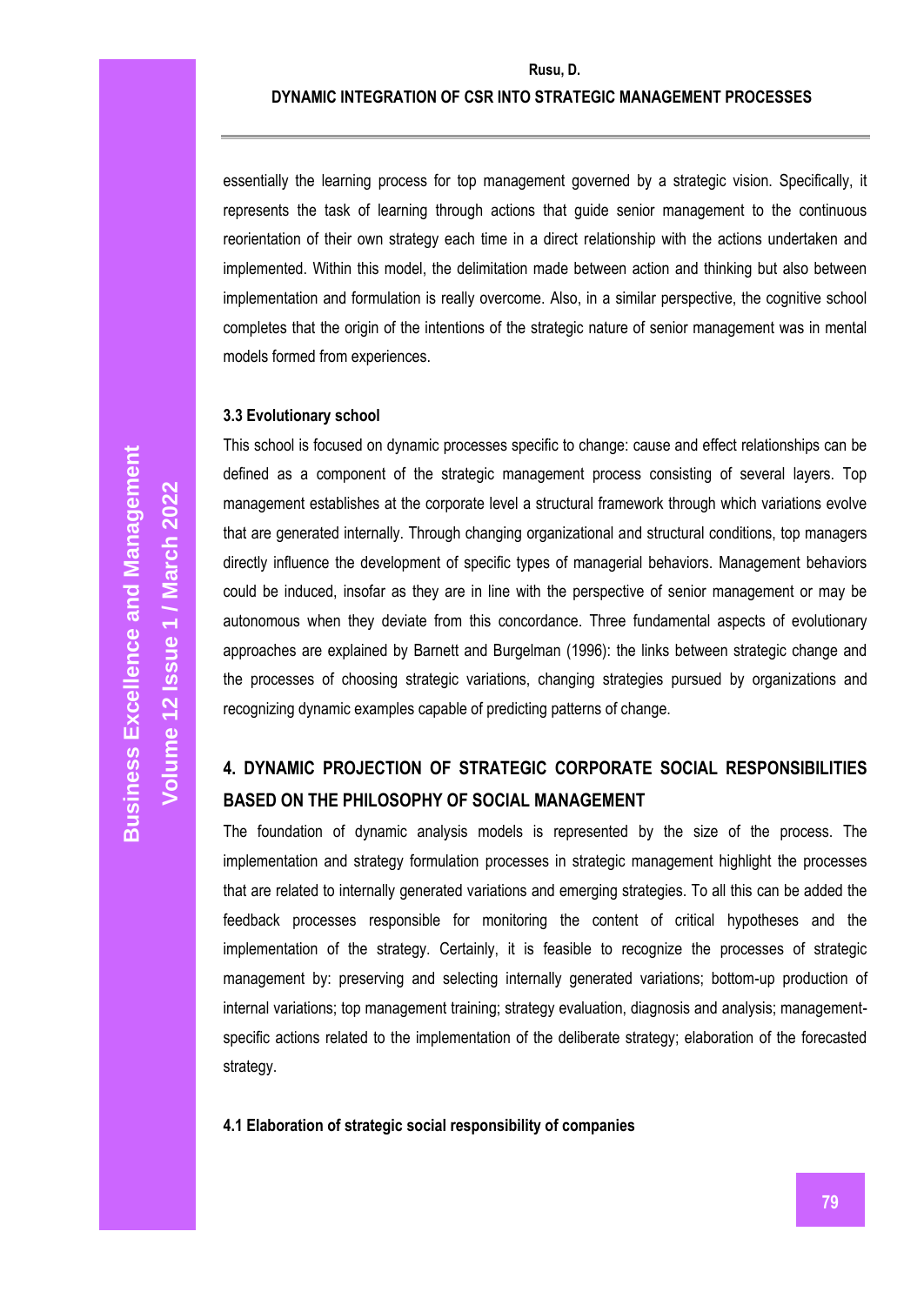In developing the established strategy, which is the first process, senior management establishes the vision necessary for the company and mentions its own strategic intention. The respective process is, for the beginning, based on an external analysis of the environment in order to identify opportunities and threats but also on an internal analysis of the context necessary in order to identify weaknesses and strengths. Regarding the integration of CSR within the intended strategy, it is particularly important to monitor not only the relations with stakeholders, but also the competitive environment in order to identify favorable economic and social areas or, on the contrary, borderline situations. Integration is only partially achieved when pure reaction initiatives take place, more precisely those that are more easily adaptable to the external environment by identifying CSR actions unrelated to basic activities. The next step is to develop the strategic alternatives needed to be evaluated based on the management philosophy. According to this theory, there is the possibility to identify four distinct variants of the management philosophy:

The philosophy of altruistic management: Represents a philosophy based on the following beliefs: usually CSR involves actual costs that are not supported by economic performance; ethical and economic objectives are often incompatible; regardless of the nature of the effects on economic performance, managers are morally obliged to "do what needs to be done"; the objectives as a whole incorporate many of the pressing needs of society and are not always in line with the specific interests of the company; the company has a responsibility to participate in increasing public prosperity.

Philosophy of economic management: It is based on the following hypotheses: there is an incompatibility between ethical and economic objectives; because the public authority is obliged to offer solutions to social concerns, the company has no social responsibilities; the unique objective attributed to the company is represented by the absolutization and maximization of the profit and the only function of the company is that of maximizing the market value or the profit.

Philosophy of instrumental management: Unlike the previous philosophy, it does not consider social and economic objectives to be incompatible. In conclusion, in order to respond appropriately to social problems, there may be a certain "enlightened personal interest", in which social relationships amplify the competitive advantage and contribute to increasing financial performance.

Philosophy of social management: The philosophy of this type of management is based on the following beliefs: competitive, social and economic objectives are very closely interconnected; to the expectations of different categories of stakeholders the company is forced to provide synergistic responses; profit is not positioned in a position hierarchically superior to the ideals of other companies and the company has both a social and an economic role.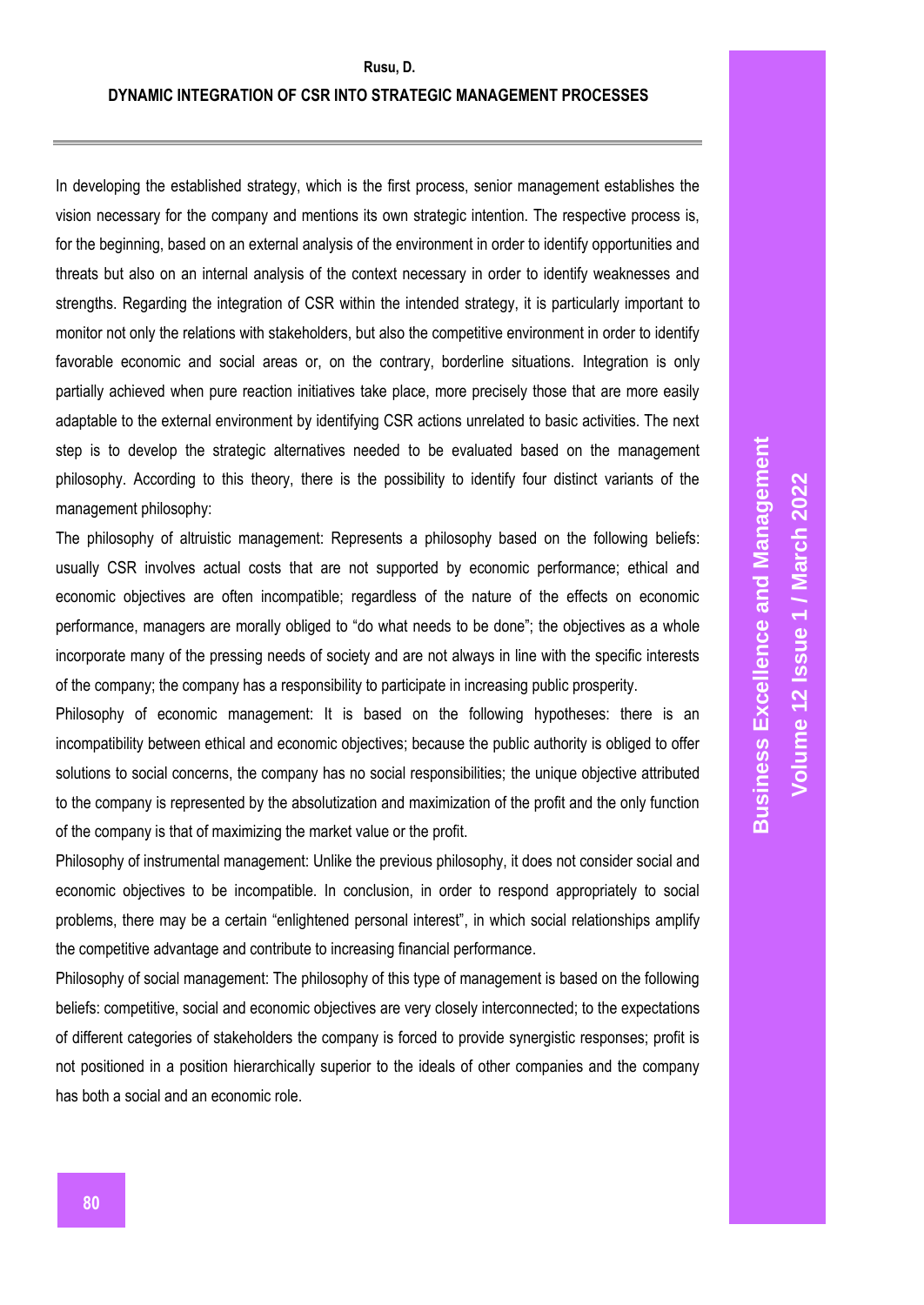## **DYNAMIC INTEGRATION OF CSR INTO STRATEGIC MANAGEMENT PROCESSES**

The development of different premeditated strategies is determined by the results of the elaboration process, correlated with the evaluation activities of the strategic alternatives supported by the management philosophy. The philosophy of this social management has as an effect the formation of an intentional strategic CSR, which could be defined by innovative business ideas, ideas that can aim to establish a shared value through an extension of the competitive advantage expressed in a socioecological perspective, an optimization of the reputational profile and through an increased satisfaction in terms of the expectations of different categories of stakeholders. The philosophy of altruistic management cannot promote any kind of integration, because it refers strictly to the fulfillment of social objectives. In contrast, in the presence of the philosophy of instrumental or economic management, the intended strategy is weak socially, relations with employees are based exclusively on the appreciation of trade union rights and relations with suppliers are limited exclusively to the conditions mentioned in the contract. Based on this analysis, the following sentences can be expressed:

P1. If it is supported by a philosophy of social management, the mechanism for developing the strategy leads to the recognition of an intentional strategic CSR, defined by incorporating CSR into the strategic intention.

P2. If it is supported by the philosophy of instrumental or economic management, the mechanism for developing the strategy leads to the incorporation of CSR in the operational type management supported by the existence of pressures generated by the external context.

## **4.2 Execution mechanism**

The second process refers to the mode of execution: it is necessary for the upper echelon of leadership to change into concrete actions the good intentions expressed and declared and also to be able to put into practice the established strategy. The most critical effort, from this perspective, is represented by the implementation of the strategic intention within the company's management but also by solving the possible problems that may occur. Execution is represented by the organization of specific managerial activities able to transform into actions the deliberate strategy, which approves its fulfillment. In conclusion, it is necessary that the managerial activities show coherence with the strategic action of the company. From this point of view, it is necessary for CSR activities to be in direct agreement with the main occupations through action-based approaches focused with priority on the social aspects of the value chain. It is essential to take into account, from an operational perspective, all the social problems that are intrinsically related to the main activities of the company, both support and primary activities, so that the activities that need improvement are evaluated. in order to maintain as well as to broaden the social consensus. Based on this analysis, it is possible to define the following sentence: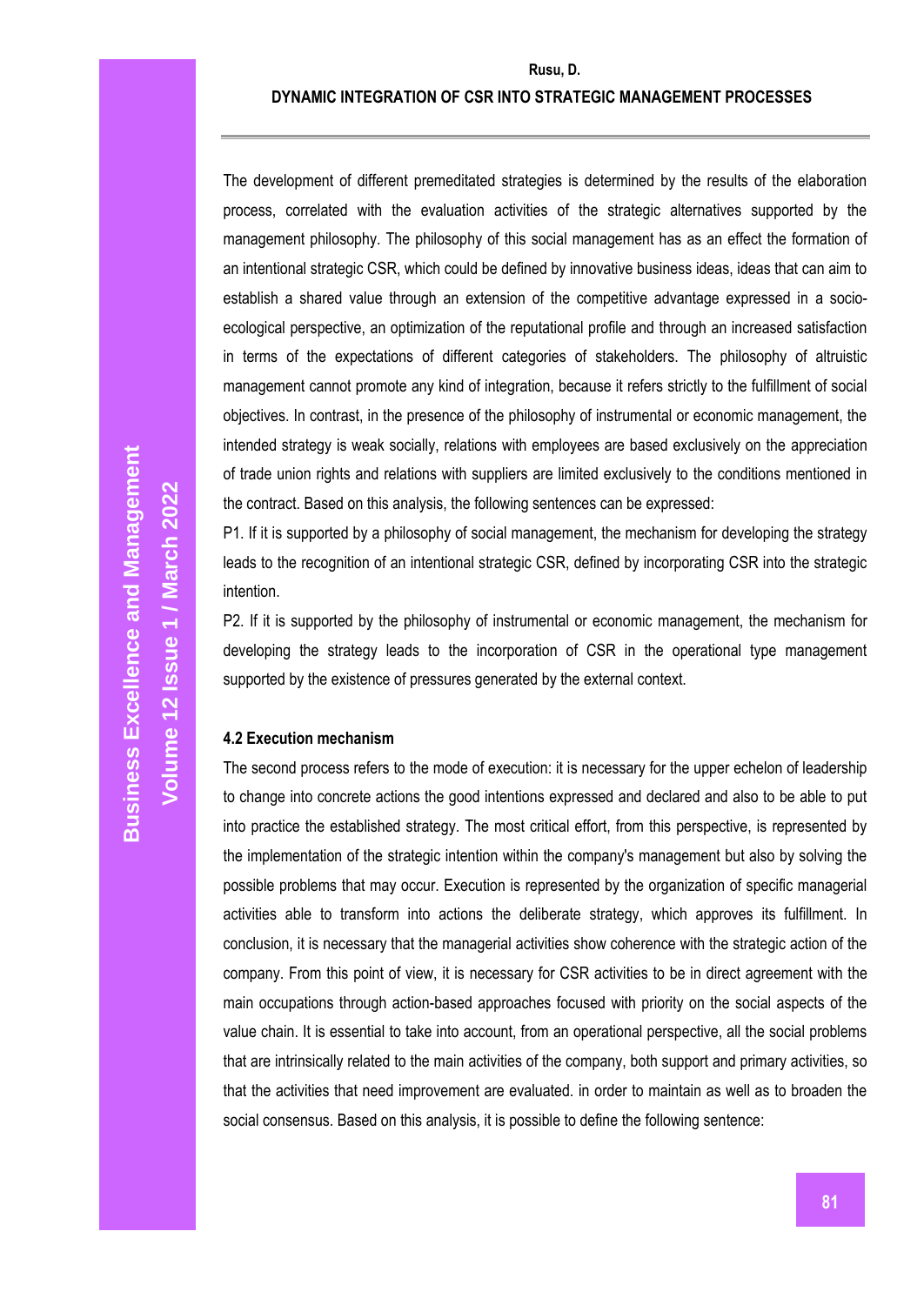P3. Insofar as the CSR actions are incorporated in a non-imitative but also systematic manner within the main activities of the company, the execution process leads to obtaining the intended strategic CSR.

### **4.3 Evaluation, diagnosis and analysis of the strategic corporate social responsibility achieved**

The third process, regarding the evaluation, diagnosis but also the analysis of the strategy, refers to the way of interpreting the situation offered by the company's management. The specific function of this type of process is to support management in assimilating actions of a corrective nature when the strategy is divergent from the desired one. It can authorize the filling of the existing gap between the realized and the intended strategy. The strategic management process is influenced by the management philosophy. In the evaluation, diagnosis and analysis of the strategic CSR carried out, there is an attitude with social orientation detached from the specific philosophy of social management. This attitude model represents the necessary foundation in order to identify the strategic shortcomings as well as to initiate the corresponding corrective actions CSR. For starters, the more prominent level specific to social objectives, related to the philosophy of social management can determine quite likely, in the diagnosis and analysis, the emergence of social gaps, responsible for incomplete achievement of CSR strategic objectives and failure to meet social objectives. Second, the behavior of social orientation in the evaluation, analysis but also in diagnosing the impact of strategic CSR on the possibilities of identifying social gaps and ways of understanding the evidence in its breadth: more precisely, it may be able to establish differences between CSR achieved strategic and intentional strategic CSR only insofar as it can distinguish reality in its true complexity (a social disproportion correlated with a certain level of satisfaction for stakeholders but which is obviously in disagreement with their level of expectation). Based on this analysis, it is possible to define the following sentence:

P4. If the process of evaluation, diagnosis and strategic analysis is based on a socially oriented attitude, it will guide the intensification of feedback loops aimed at optimizing the strategic CSR achieved and the establishment of strategic social gaps.

## **4.4 The learning process**

The fourth process, learning senior management, makes direct reference to changing the intended strategic CSR by developing strategic skills and using the analysis of the strategic CSR achieved. In this case, the crucial hypotheses specific to the strategic intention are debated, unlike the previous process. Emphasis is placed on monitoring and measuring strategic assumptions underlying the characterization of strategic objectives. Predominant in this process, in relation to the technical-managerial aspects (prevalent in the process of diagnosis and analysis of the realized strategy) are the aspects of cognitive-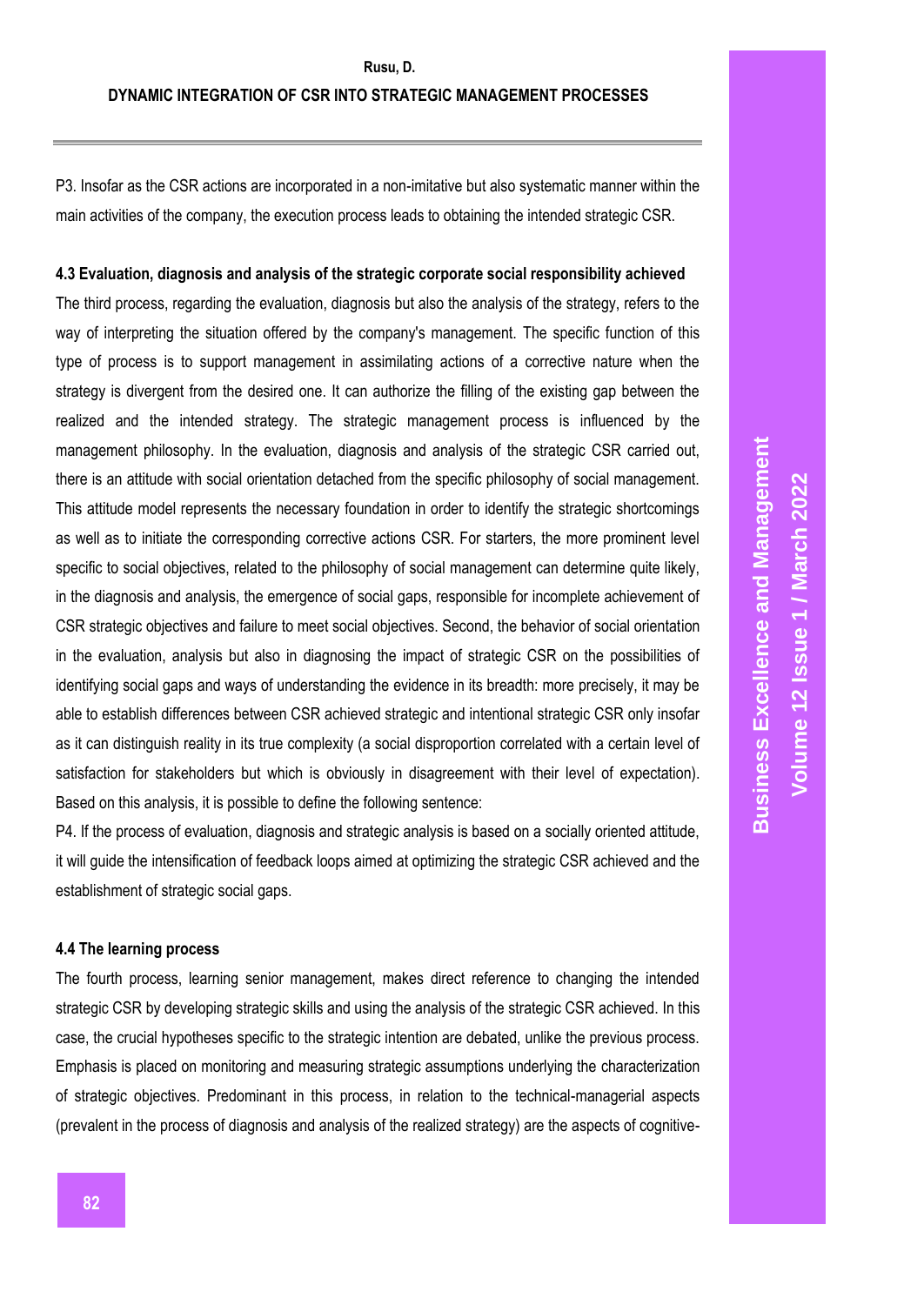## **DYNAMIC INTEGRATION OF CSR INTO STRATEGIC MANAGEMENT PROCESSES**

behavioral nature; feedback loops as well as the learning process depend directly on the attitudes of senior management but also on mental models. Within the philosophy of altruistic management, only the analysis of social aspects is focused on top management: as a consequence, the learning process has a solid social orientation; competitive profitability as well as financial profitability, within the philosophy of economic management, is a major problem, even in the situation where, in the appropriate manner, legal aspects must be considered: in this situation, the learning process will be focused on compliance but also on the financial aspects.

The reactive approach implements a specific set of feedback actions that has as a priority the recovery of the lost consensus of the stakeholders and emerges mainly in the senior managers passively faced with constraints arising from their social environment. There are multiple causes that can determine the appearance of such behavior: overestimation of the influence manifested by the interested parties, impediments in the process of interpreting the environmental dynamics, absence of explicit information, etc.

The defensive approach does not show significant differences from the reactive approach; even in these conditions, the approaches differ in the situation in which a certain analysis is provided, even minimal, for the company and for the context in which it was performed in order to respond in an appropriate manner to the pressures exerted by the environment.

The most favorable approach is adopted by top managers who notice a latent disagreement that may generate tensions and conflicts in the future and that would predict responses capable of leading to serious negative effects. This approach provides for the inclusion in the analysis of social issues as well as the estimation of the strategic CSR achieved.

The proactive approach is established in the innovative entrepreneurial context, in which the main objective is to meet, in a gradual approach, the respective needs expressed by stakeholders. In the situation in which new entrepreneurial ideas would arise, it can be stated that the expression of an innovative strategic CSR was premeditated, considering that in essence the process is advised to provide a tension with positive effects in its structure. It is possible to express the following sentence, based on this analysis:

P5. If the process of learning top management is based on a proactive approach but also on the philosophy of social management, it leads to the improvement of the intended strategic CSR and to the social optimization of the specific strategy development process.

#### **4.5 The process from the bottom up**

The implemented strategy may not be identical to the intended one because the implementation processes may be inefficient as well as due to the presence and expression of emerging strategies.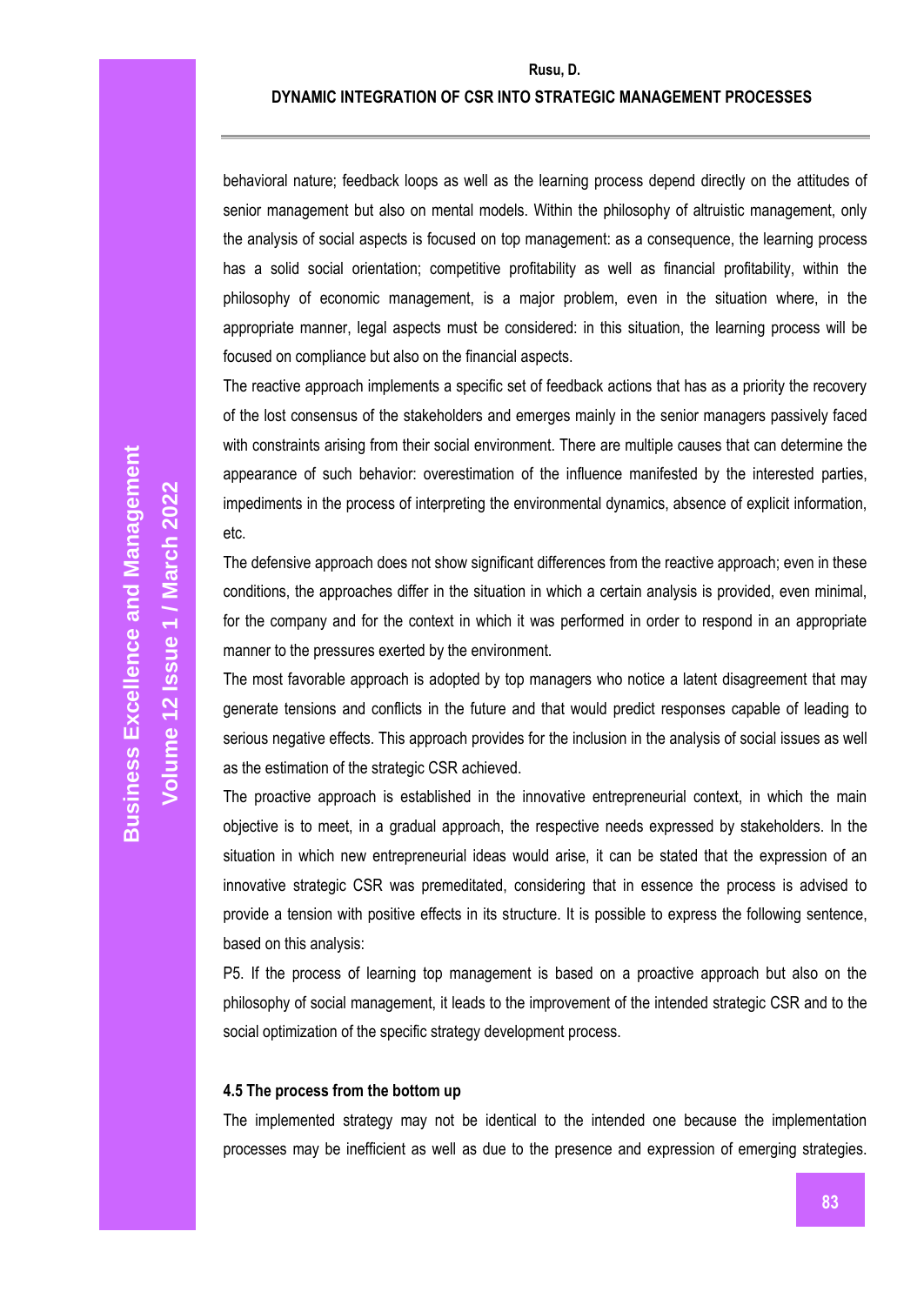## **DYNAMIC INTEGRATION OF CSR INTO STRATEGIC MANAGEMENT PROCESSES**

Related to the composition and structure of the intended strategy, internally generated variations have the ability to change the strategy achieved. They represent the bottom-up strategies developed by the managers responsible for operations performed at the lower levels in terms of organizational structure. The challenge of internal variations takes place more easily in some contexts of an organizational nature than in others. For two of the dimensions, the organizational contexts could be noted: the soft one, mainly related to ideologies, values but also myths and the hard one associated in essence with the operational mechanisms as well as the organizational structure. Certainly, organizational contexts are more advantageous to internally generated variations. Within a light projection, there are many elements responsible for stimulating bottom-up entrepreneurship (Ghoshal and Bartlett, 1994): effective support for the implementation and development of innovative ideas; a climate of mutual trust; a high degree of managerial rigor as well as an adequate level of organizational scope driven by senior management. In a more difficult projection, the decentralized, flexible but also flat organizational structures benefit the appearance and the increase of the internally generated variations. Based on this analysis, the following sentences can be defined:

P6. If it is supported on the basis of the philosophy specific to social management, the organizational context can lead to the production of socially oriented internal variations and to the shaping of emerging strategies.

P7. If it incorporates socially oriented criteria, the mechanism for preserving and selecting emerging strategies as well as internal variations leads, from the bottom up, to the improvement and extension of the specific content of the strategic CSR achieved.

## **5. CONCEPTUAL REPRESENTATION OF THE DYNAMIC STRATEGIC CSR MODEL SUPPORTED BY THE SOCIAL PHILOSOPHY OF MANAGEMENT**

Based on the proposals developed in the previous section, it is possible to define the abstract model of dynamic strategic CSR, set out in Figure 1. By identifying key processes, this model dynamically symbolizes strategic change, responsible for incorporating CSR into strategic management. This model favors the identification of the three circles of change: A, the circle responsible for achieving the strategic intention; B, the circle regarding the elaboration of the strategic intention; C, circle of innovations from the bottom up.

## **5.1 The circle responsible for the realization of the strategic intention**

Circle A establishes the change of specific CSR activities undertaken in order to achieve an intentional strategic CSR; represents the chosen circle following the evaluation, diagnosis and analysis of the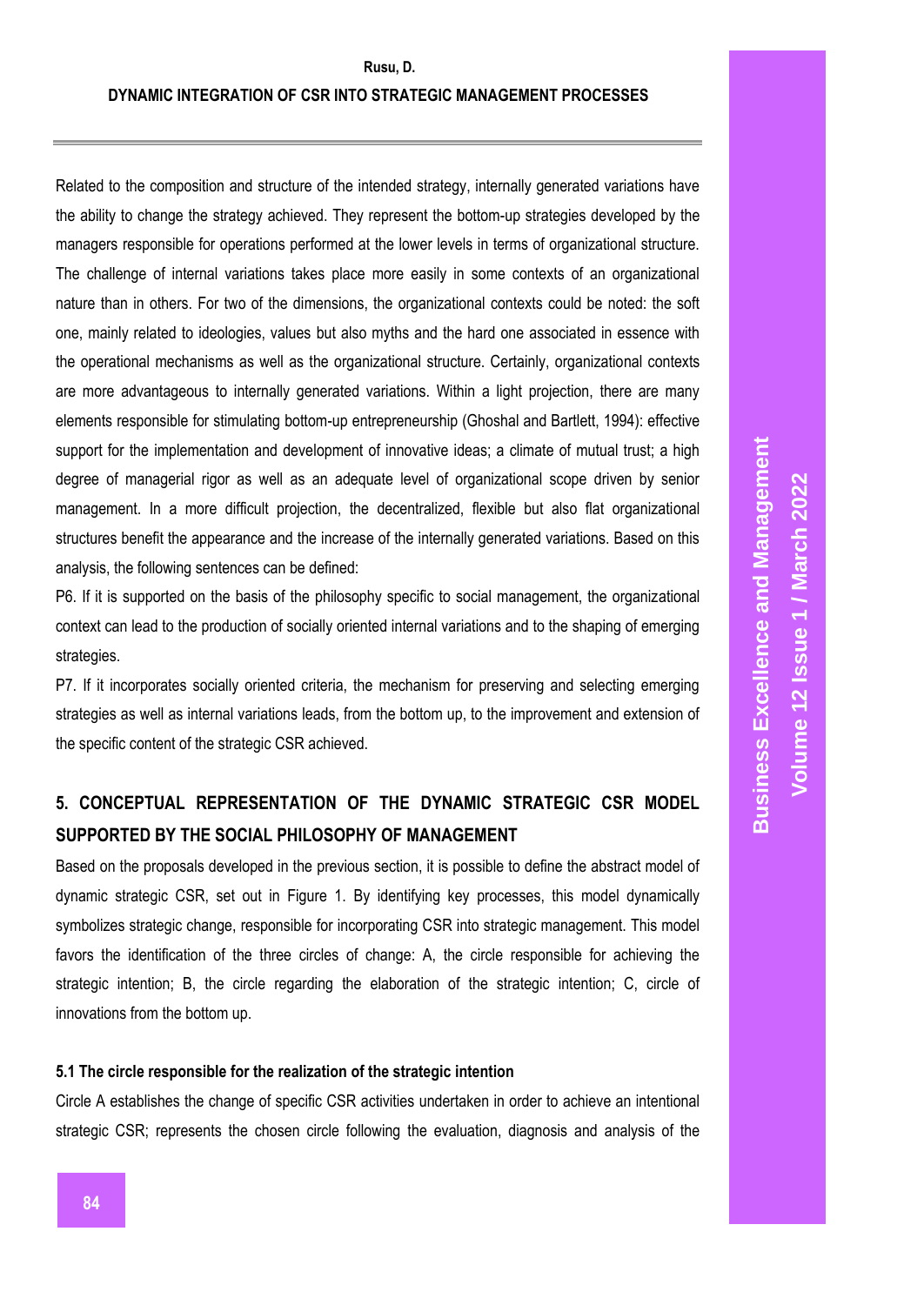## **DYNAMIC INTEGRATION OF CSR INTO STRATEGIC MANAGEMENT PROCESSES**

strategic CSR performed. Establishing the existing gaps between the intended strategic CSR and the realized strategic CSR represents the central position of the circle. Obviously, in order to feel the strategic social gaps, it is necessary to use the integrated diagnostic systems, responsible for the analysis of the realized strategy and within the social dimension. Discontinuities and strategic social shortcomings produce a tension in the change: they lead to a continuous increase in the quality and value of the strategic CSR achieved in order to align with the intended strategic CSR, on the one hand; on the other hand, they are responsible for stimulating social changes in managerial actions. Regarding the specific changes of this circle, they are characteristic of the special diagnostic control mechanism: strategic changes are actually associated with the supervision of the strategy based on a feedback mechanism adopted mainly when they become relevant differences between social outcomes and social objectives. In this situation, the intended strategy cannot be questioned and the strategic control aims at monitoring the performance of the realized strategy.





Source: Author's Compilation (2021)

## **5.2 The circle of formulating the strategic intention**

The statement of strategic intent is related to circle B: it represents the circle activated by top management and is responsible for producing strategic changes. The characterization of the intended strategy actually authorizes the explanation of the mission, the increase of the attention regarding the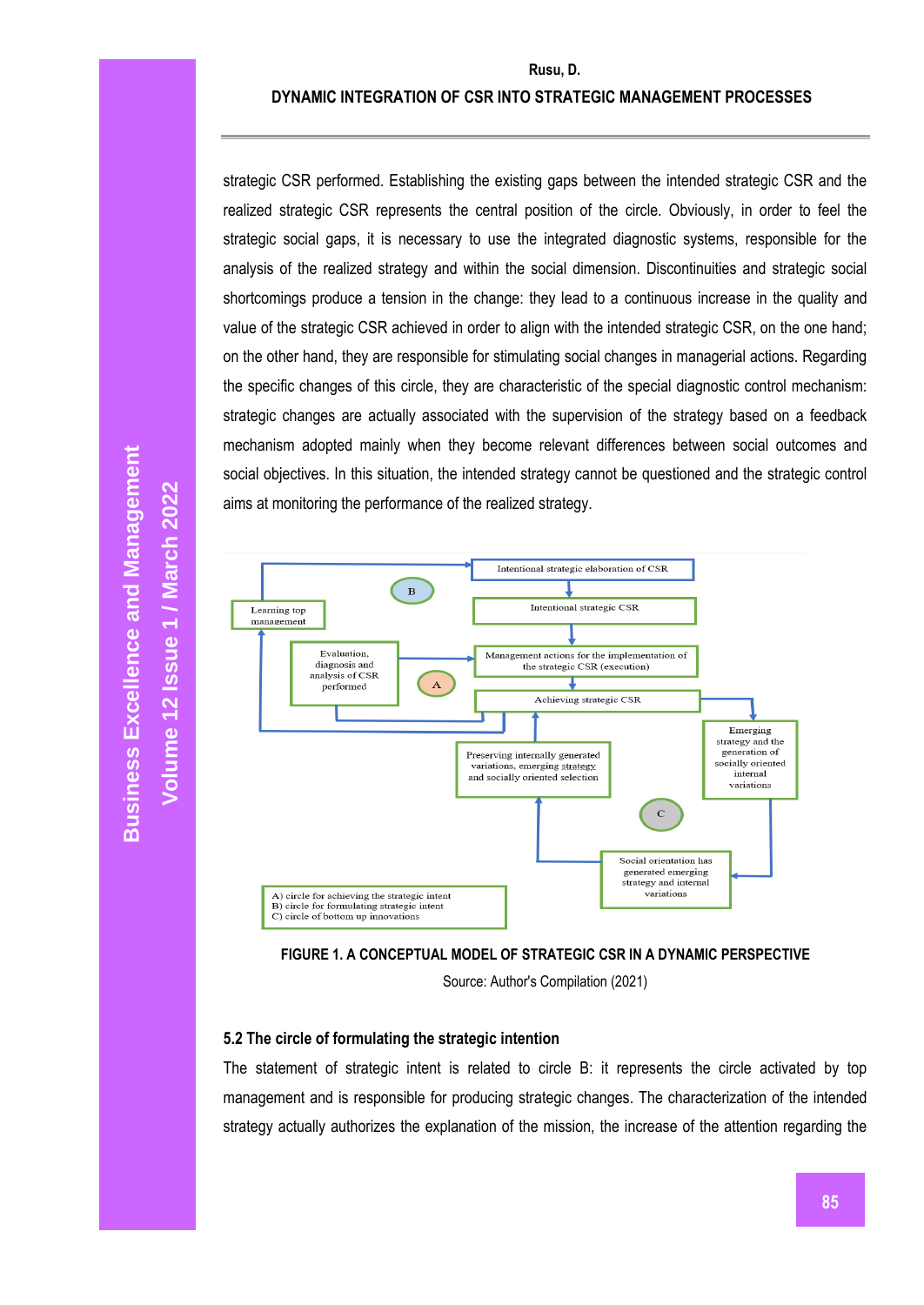vision and very possibly its incorporation within the strategic plans. The intentional strategy establishes the prototype of change used by the realized strategy: based on the intended strategy the execution is developed dynamically. In connection with this circle, the changes are closely related to the variety of management philosophy: the philosophies specific to instrumental and economic management are able to cause socially contradictory rectifications in terms of strategic intention (initially) but also in terms of strategic achievements (later). The process of learning senior management achieves significant strategic optimizations only when it manifests a proactive and social orientation. These characteristics are specific to the learning process supported by stakeholders. The strategic upward changes, more precisely those not explicitly adopted by the higher order, are related to the C circle. In the opinion of Burgelman, (1983), they represent the internally generated variations that guide the optimization of the achieved strategy. They grow efficiently when the organizational context (embedded in the strategy) is advantageous for bottom-up processes. Strategic social changes can be achieved only when organizational variables manifest social orientation. On the one hand, the socially oriented organizational context favors the production of innovative ideas within a social perspective and on the other hand guarantees the preservation but also the selection of internally generated changes based on socially oriented procedures. The process that generates internal variations as well as the process of retention and selection characterizes the specific circle of bottom-up innovations.

Three different dynamics of change influence the strategic CSR achieved: the innovations made from the bottom up and which influence the change of direction; the execution, responsible for identifying the managerial implementation of the change based on the intended strategy; elaboration of the intentional, defining strategy regarding the mode and direction of change recommended by the senior management and / or the mechanisms of change regarding the strategic approach of the senior management.

# **6. PRACTICAL IMPLICATIONS: THE STRATEGIC EQUIPMENT NEEDED TO SUPPORT CORPORATE STRATEGIC SOCIAL RESPONSIBILITY IN THE DYNAMIC PERSPECTIVE**

The establishment of change with social orientation is related to the use of specific tools and methods necessary to support managers in various processes of strategic management, closely related to bottom-up innovations, execution and strategy development. These tools, defined with the help of managerial expressions, represent the specific technical elements necessary to optimize the operability of strategic management processes: they promote the efficiency of managerial activities and increase the circumstances through which strategic management processes manage to achieve the desired results and effects. In conclusion, it is essential that methods, technical mechanisms and tools be adopted and used by managers to support the change process. Of course, these tools, from a technical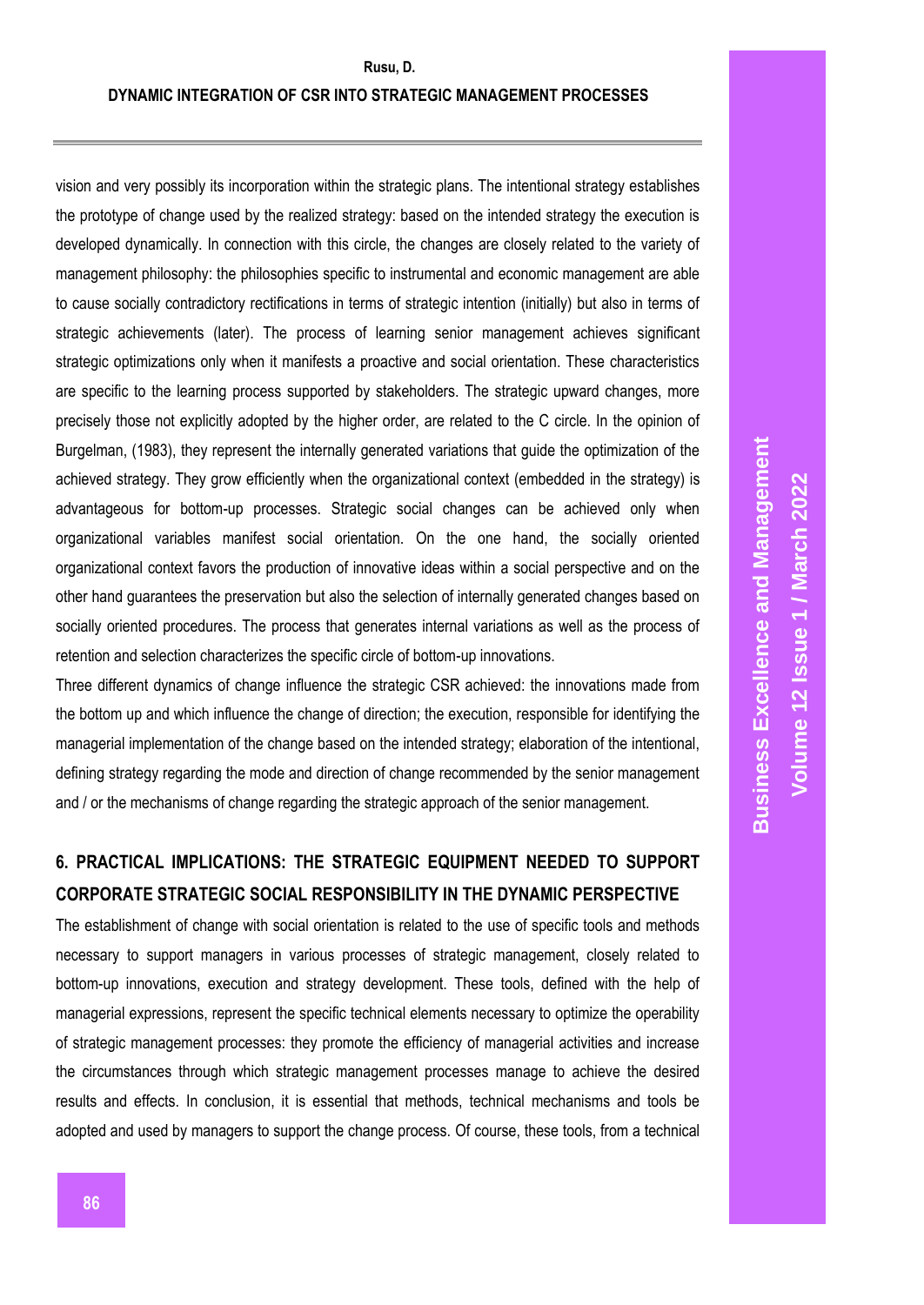perspective, could include mechanisms and methods capable of supporting a strategic CSR. The lack of integrated elements can influence an irrational strategic CSR and can also undermine the chances of generating social change.

**6.1 Corporate governance: the mechanism that maintains the whole process of strategic change** The processes specific to corporate governance support, within the mechanisms of strategic change, an essential function, considering the fact that it helps to draw up all the provisions of an institutional nature that substantiate all the circles of change and all the strategic managerial activities. Specifically, the processes of corporate governance present at the higher level help to characterize the institutional components of the enterprise. These are the mechanisms responsible for leading the proper functioning of corporate governance and generally involve the distribution of power. The mechanisms specific to corporate governance could be used in a more limited way or in a more extensive way. Within a narrow perspective, corporate governance is created and defined as a set of systems, mechanisms and rules responsible for guiding and managing the proper functioning of the corporate governance system (holding existing relationships between property members, managers and board members, modalities functioning of the board of directors but also the component of the board of directors).

On the issue of the distribution of power between the various stakeholders, corporate governance mechanisms could successfully integrate social goals and stakeholders' interests. The role manifested by such mechanisms refers to: identification for the enterprise of the most appropriate legal status, distribution of actions to stakeholders for the obvious purpose of facilitating their access and participation in the decision-making process of the enterprise, use of the board (or of similar committees) and the incorporation of different categories of stakeholders (with priority of the members representing the workers) but also to the operational mechanism of such additional governance bodies (ethics committees, for example).

The specific elements of strategic intelligence have the role, based on a large-scale analysis of the environment, to verify and test the validity of the main fundamental hypothesis behind an intentional strategy. These tools, with the help of the analysis of the external context, support with priority the circle in order to formulate the strategic intention. Strategic intelligence tools are used to highlight latent threats as well as emerging opportunities (in this case, socio-ecological). Broadly speaking, they are the necessary tools for recording, selecting and collecting information specific to the socio-ecological area; In this case, the sources include websites, specialized reviews (on environmental issues), newspapers, magazines, case studies, best practices, etc. In addition, the data collection mechanism, which presents a special reference on socio-ecological intelligence, can be supported with the help of stakeholders.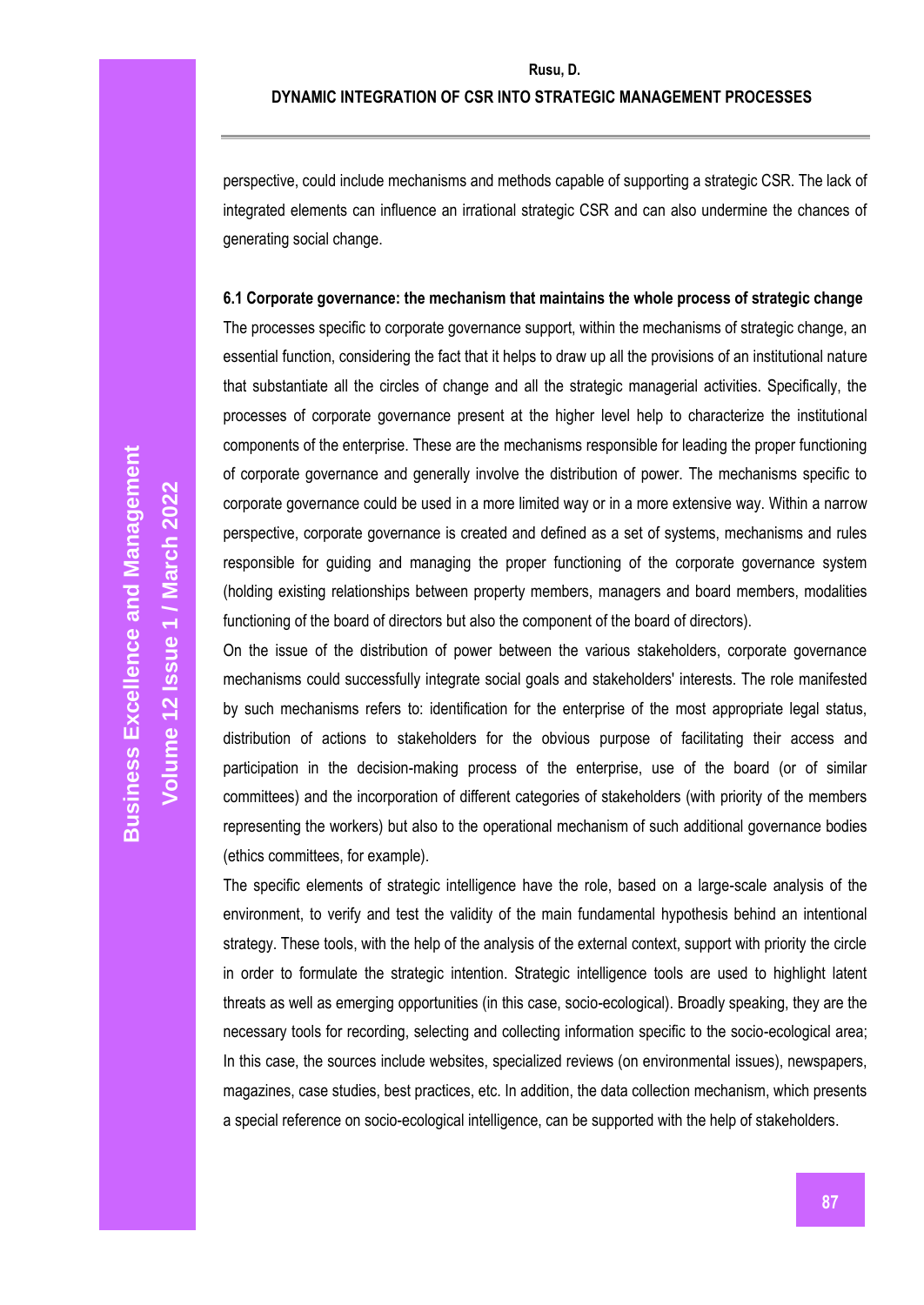## **6.2 Performance measurement: the dual-function instrument needed to support the development and realization of the strategic intention**

The specific instruments necessary for measuring performance have links, even if with different intensities, both with the circle responsible for the realization of the strategic intention and with the circle responsible for the elaboration of the strategic intention. Regarding the first circle, the performance estimation limits the learning process related to the strategic CSR performed, recommending adequate information in order to evaluate the validity of the intended strategic CSR but also for arranging the appropriate feedback actions. These tools become much more relevant in the second circle. It is highlighted as a necessary system for diagnostic control with the stated purpose of aligning the achieved strategic CSR and the intended strategic CSR; the recognition of strategic social shortcomings has a strict connection with the evaluation of the achieved strategy. Whenever the performance is not consistent with the strategic objectives, there are changes in execution with the main purpose of filling those strategic gaps. The measurement function is framed within the feedback mechanism which, going through the control and evaluation of the received results and analyzing them in relation to the objectives that were planned, initiate feedback actions responsible for changing the company's activities and managerial behavior, in the situation in which the realized strategy is not in full agreement with the desired and expected one.

The mechanism through which the control of the value of the enterprise is realized is implemented as a strategic tool of alternative control to the management by objectives, characterized by specifying the objectives as well as by quantifying the results. Moreover, in order to stimulate innovation from the bottom up, it is extremely necessary to take particular action on the company's value system and, more generally, on the organizational culture. In order to achieve this goal, the priority is to give greater freedom to the lower levels. In the event that it is not adequately completed, this freedom could lead organizationally to chaos.

The mechanism responsible for controlling the values of the enterprise is particularly useful in order to direct the organizational behavior for researching new opportunities, limiting the spaces necessary for internally generated variations, at the same time. Their purpose is to connect emerging strategies to a philosophy of senior management. These mechanisms assemble two components: a system of limits that negatively highlights everything that should not be done to avoid inconsistent behaviors in the philosophy of management and a system of beliefs that positively provides values and ideals rewarded and pursued by the organization.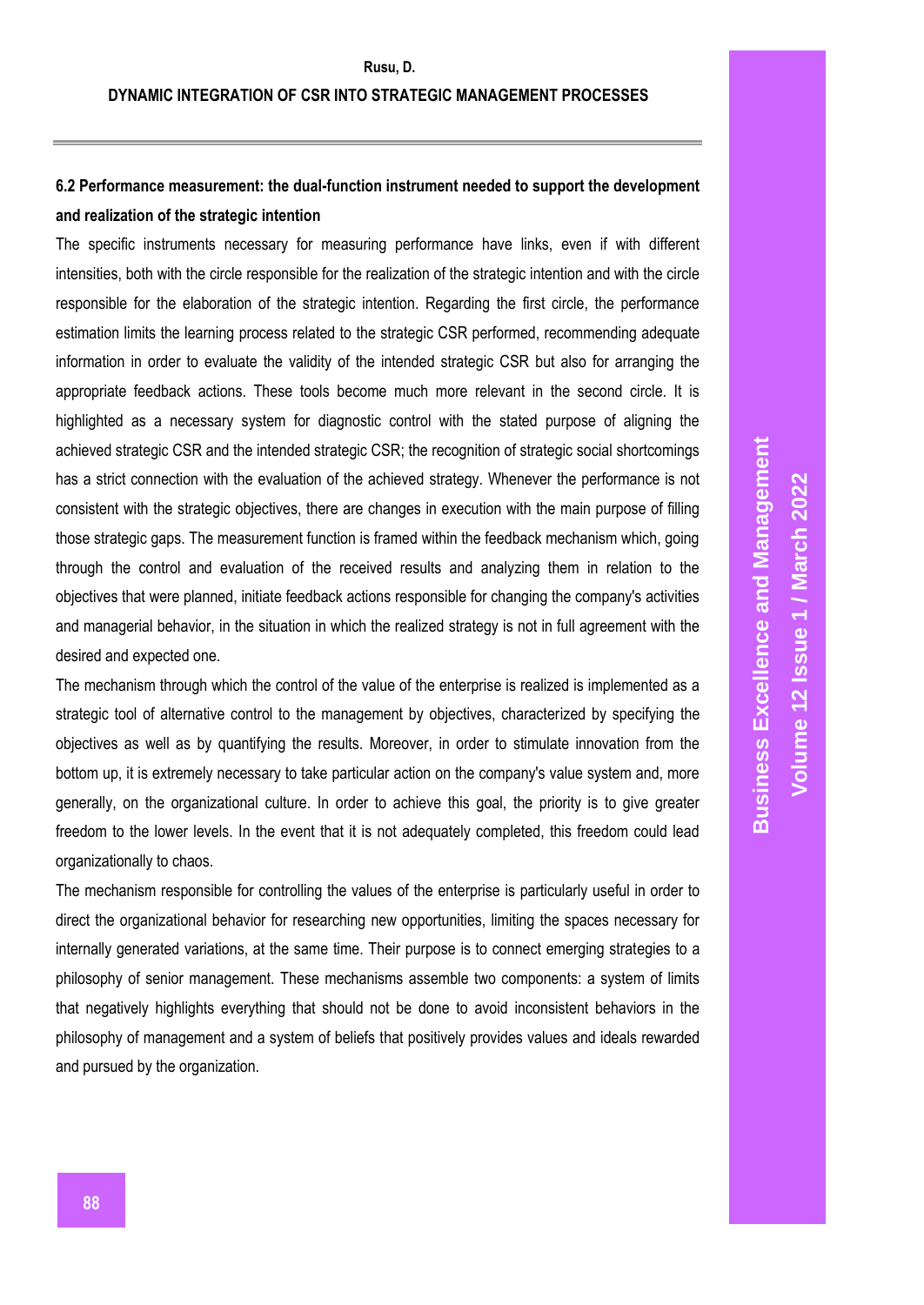## **DYNAMIC INTEGRATION OF CSR INTO STRATEGIC MANAGEMENT PROCESSES**

## **7. CONCLUSIONS**

The objective of this study was to fill the theoretical gaps regarding the systematic analysis of the integrated mechanisms of strategic CSR supported by the specific philosophy of socially oriented management. Moreover, previous research has focused on the study of the financial effects generated by the integration of CSR in strategic management and in addition, it was not advisable to receive limited attention in the dynamic approach to strategic CSR. The innovative feature of this study lies in the use of social philosophy oriented towards particular aspects of strategic management, practicing, simultaneously, the amplified dynamic approach to all processes. In this paper, in order to fill the theoretical gaps, we optimized an ideal model based on socially oriented relationships that define the dynamic integration of CSR in strategic management. The construction of this model is preceding the identification of the strategic processes that are part of the integration: sorting as well as maintaining the internally generated variations; bottom-up generation of internal variations; learning senior management; evaluation, diagnosis and analysis of the strategy; the management activities responsible for the concretization of the intended strategy but also the elaboration of the intentional strategy.

Thirdly, the diagnosis, the strategic analysis as well as the evaluation stage naturally lead to the recognition of the strategic social deficiencies but also to the intensification of the feedback loops responsible for optimizing the relative level of integration and the strategic CSR achieved. Moreover, the existing arrangement between the proactive approach and the management-specific philosophy favors the initiation of a specific learning process, directly responsible for identifying innovative solutions, embedded in a social perspective.

Such processes define three different circles of change: the elaboration of the intended strategy, which characterizes ways of change recommended by senior management; execution, which establishes the managerial way of implementing the change supported by the intended strategy as well as the innovations coming from the bottom up, responsible for driving the change of direction and / or the ways of change compared to the strategic manner established by senior management.

The first circle of change presents connections with the elaboration of the intentional strategy responsible for characterizing the business idea based on the philosophy of senior management (and which contains the specific values of this type of management) and mental models and their perceptions of reality. The elaboration of the established strategy aims at placing the organization in conditions that allow it to cope with new social challenges. As a result of any challenge solved with real success, there is a positive stress responsible for defining, creating and developing a certain business idea responsible for increasing the level of social performance. Therefore, it involves a continuous search for the notions responsible for innovating the social structure of the business idea, while retaining the defining characteristic elements for originality. The optimization of the will and decision of the members of the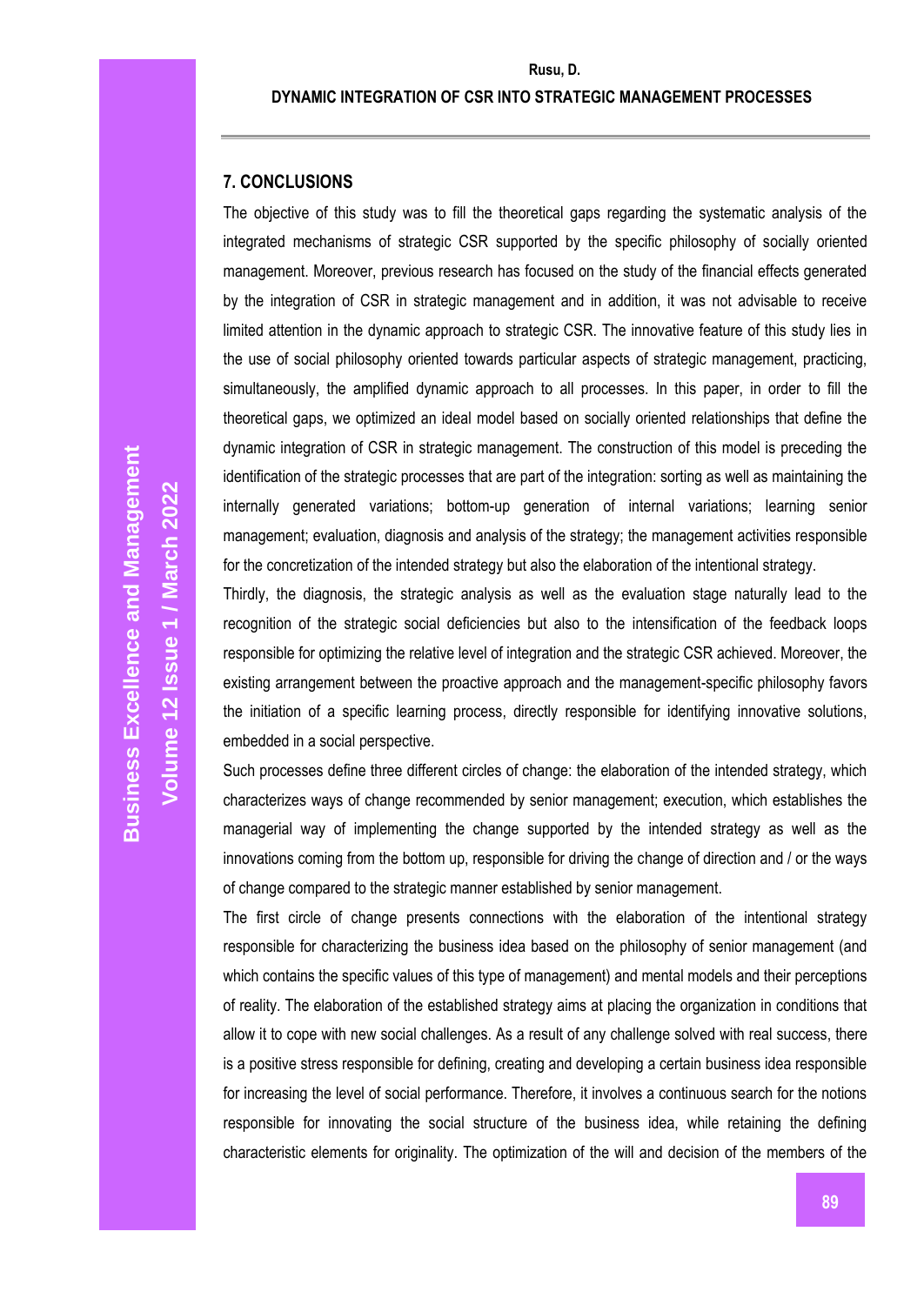## **DYNAMIC INTEGRATION OF CSR INTO STRATEGIC MANAGEMENT PROCESSES**

organization, following the gaps between the strategic CSR achieved and the intentional strategic CSR is the result of identifying socially challenging goals. Heavy challenges, but not unlikely, support the motivation of permanent and sustainable development for a company but also the constant optimization of social, competitive and financial results. The use of that circle of change requires a certain proactive expression manifested by the top management, which is the basis for the intentional creation of the gaps responsible for generating tension. The second circle of change is related to the strategic realization of the intention responsible for reducing the difference between what the company represents and what the company should have looked like. Developing the intended strategy is a real challenge for the entire organization; the implementation stage takes place when the entire company staff is responsible for the challenge and participates in the game. In this case, the change is characterized by the limitation of the differences between the intended strategic CSR and the strategic CSR achieved with the help of the CSR activities included in the basic activities. Within the first circle there is a development of the void; In the second circle, there is an attempt to cover this disagreement. In order to implement a substantial responsible change throughout the company on the road to a balanced and sustainable development, it is no longer enough to express good intentions from senior management, driven by entrepreneurial and ethical values because this idea must be realized.

The third circle of change refers to internally generated fluctuations, in line with bottom-up innovations. In this case, the change is the result of strategic social reorientation, accepted in terms of variations adopted and designed by managers at lower levels within the organization. The establishment of such a circle requires a certain organizational context advantageous for the generation of socially oriented internal variations. Especially in complicated corporate contexts, internally generated variations often favor the use of opportunities generated by innovation, opportunities that senior management is not able to understand, because they are often far from the defining elements for single enterprises.

The respective three dynamics present an interconnection between them: the assimilation of change relentlessly manifests a dependence on the direction stipulated by the higher order management; it is also true that at the implementation stage, a number of elements could appear responsible for orienting senior management towards changing the initial direction.

## **REFERENCES**

Androniceanu, A., (2019), Social Responsibility, an Essential Strategic Option for a Sustainable Development in the Field of Bio-Economy. *Amfiteatru Economic*, 21(52): 503-519. DOI: 10.24818/EA/2019/52/503.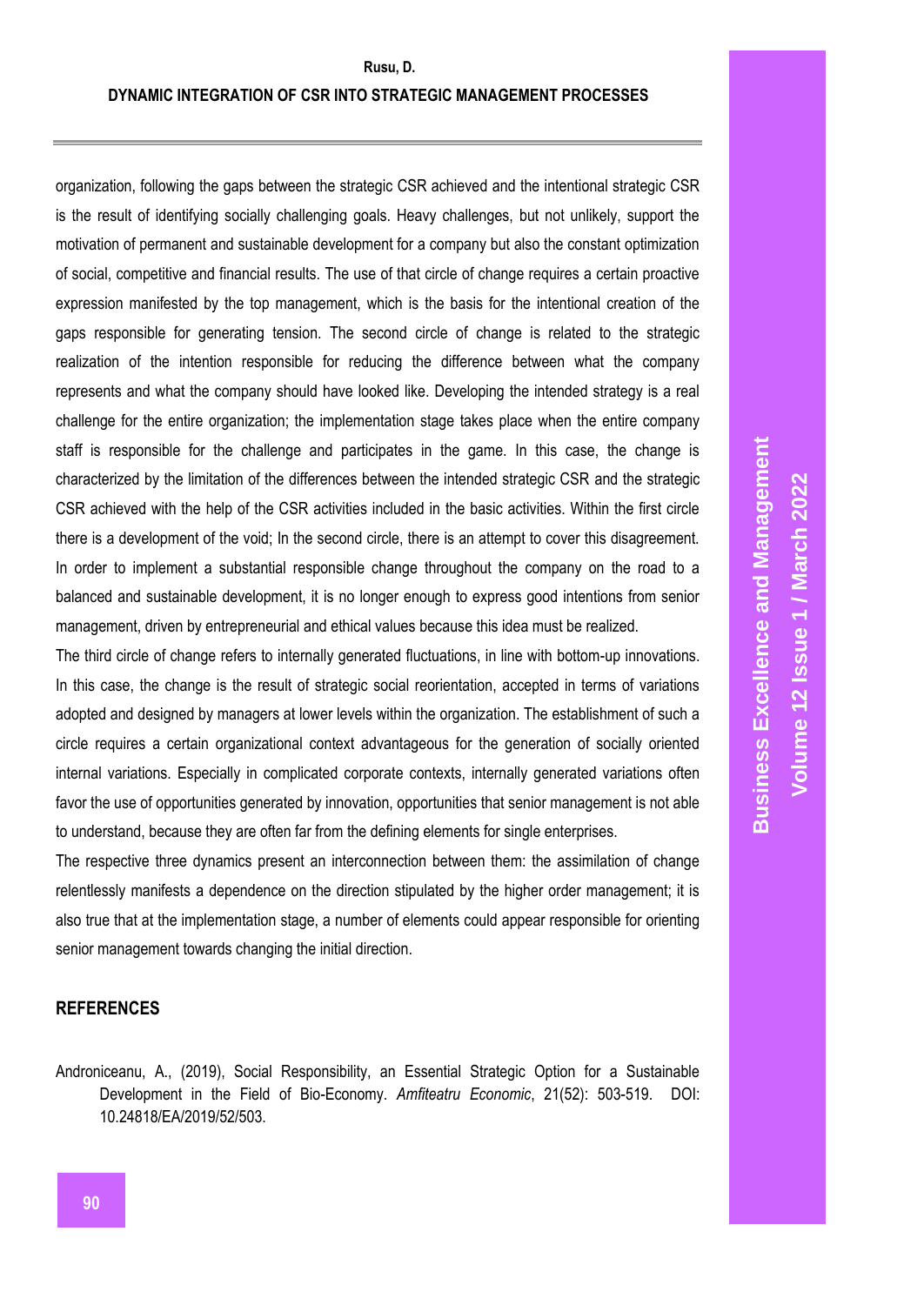**Volume 12 Issue 1 / March 2022**

## **DYNAMIC INTEGRATION OF CSR INTO STRATEGIC MANAGEMENT PROCESSES**

- Barnett, W.P. and Burgelman, R.A. (1996), "Evolutionary perspectives on strategy", *Strategic Management Journal*, 17(1): 5-19.
- Burgelman, R. (1983), "A model of the interaction of strategic behaviour, corporate context and the concept of strategy", Academy of Management Review, 8(1): 61-70.
- Chandler, A. (1962), *Strategy and Structure*, MIT Press, Cambridge, MA.
- Drucker, P.F. (1984), "The new meaning of corporate social responsibility", *California Management Review*, 26(2): 53-63.
- Frecea, G.L., (2016), CSR Integration into the Financial Economy: A Conceptual Approach, *European Journal of Interdisciplinary Studies* **.***8(1),2016.*
- Galan, J.I. (2006), "Corporate social responsibility and strategic management", *Journal of Management Studies*, 43(7): 1629-1641.
- Galbreath, J. (2006), "Corporate social responsibility strategy: strategic options, global considerations", *Corporate Governance*, 6(2): 175-187.
- Gherghina, Ş.C., Vintilă, G. (2016), Exploring the Impact of Corporate Social Responsibility Policies on Firm Value: the Case of Listed Companies in Romania, *Economics and Sociology*, 9(1): 23-42. DOI: 10.14254/2071-789X.2016/9-1/2.
- Ghoshal, S. and Bartlett, C.A. (1994), "Linking organizational context and managerial action: the dimensions of quality of management", Strategic Management Journal, 15(2): 91-112.
- Grabara, J., Dura, C., Drigă, I. (2016), Corporate Social Responsibility Awareness in Romania and Poland: a Comparative Analysis, Economics and Sociology, 9(4): 344-359. DOI: 10.14254/2071- 789X.2016/9-4/22.
- Hamel, G. and Prahalad, C.K. (1994), *Competing for the Future*, Harvard Business School Press, Boston, MA.
- Hart, S. (1995), "A natural-resource-based view of the firm", *Academy of Management Review*, 20(4): 986-1014.
- Hategan, C.D., Sirghi, N., Pitorac, R.I.C., Hategan, V.P., (2018), Doing Well or Doing Good: The Relationship between Corporate Social Responsibility and Profit in Romanian Companies, Sustainability 2018, 10, 1041; doi:10.3390/su10041041 [www.mdpi.com/journal/sustainability.](http://www.mdpi.com/journal/sustainability)
- Husted, B.W. and Allen, D.B. (2000), "Is it ethical use ethics as strategy?", *Journal of Business Ethics*, 27(1/2): 21-32.
- Husted, B.W. and Allen, D.B. (2007), "Strategic corporate social responsibility and value creation among large firms", *Long Range Planning*, 40(6): 549-610.
- Jensen, M.C. (2010), "'Value maximization, stakeholder theory, and the corporate objective function", *Journal of Applied Corporate Finance*, 22(1): 32-42.
- Lantos, G.P. (2001), "The boundaries of strategic corporate social responsibility", *Journal of Consumer Marketing*, 18(7): 595-630.
- Meznar, M., Chrisman, J.J. and Carroll, A.B. (1990), "Social responsibility and strategic management: toward an enterprise strategy classification", *Academy of Management Best Papers Proceedings*, pp. 332-336.
- Mintzberg, H. (1990), "The Design School: reconsidering the basic premises of strategic management", *Strategic Management Journal*, 11(3): 171-195.
- Mirvis, P. and Googins, B. (2006), "Stages of corporate citizenship", *California Management Review*, 48(2): 104-126.
- Peters, T.J., Waterman, R.H. (1982), *In Search of Excellence*, Harper & Row, New York, NY.